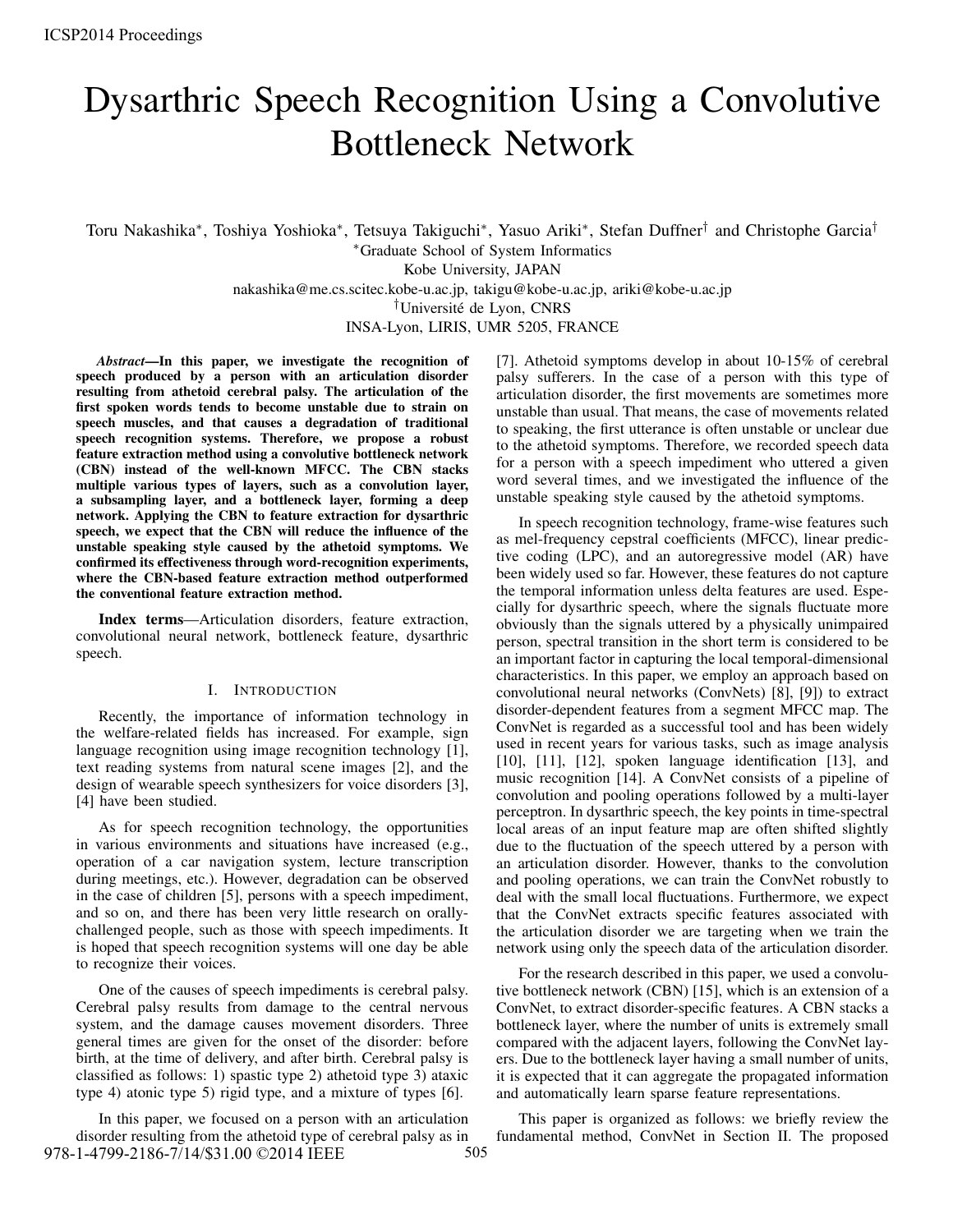

Fig. 1. A feature map in a convolutional layer (right) activated by its corresponding input feature maps (left).

feature extraction method and the structure of the CBN used in the experiments are presented in Section III. In Section IV, we show the experimental results, and we give our conclusions regarding in Section V.

#### II. CONVOLUTIONAL NEURAL NETWORK

In this section, we describe a convolution layer and a pooling layer, which are fundamental components of a ConvNet (convolutional neural network).

## *A. Convolution layer*

Assuming that we have a two-dimensional input feature map  $x \in \mathbb{R}^{N_n^x \times N_m^x}$  and a convolutive filter  $w \in \mathbb{R}^{N_n^w \times N_m^w}$ , the output of a convolutive operation  $h = x * w$  also becomes a two-dimensional feature with the size of  $N_n^h \times N_m^h$ <br>  $(N_n^h \equiv N_n^x - N_n^w + 1 \text{ and } N_m^h \equiv N_m^x - N_m^w + 1)$ . A ConvNet generally has a number of such filters  $\{w_1, \dots, w_L\}$ in a convolutive layer, and feeds an input  $x$  using each filter to create the corresponding outputs  $\{h_1, \dots, h_L\}$ , which is referred to as a feature map.

Given all of the feature maps in the  $(k-1)$ th layer  $\{h_1^{k-1}, \dots, h_i^{k-1}, \dots, h_I^{k-1}\}$ , the *j*th feature map  $h_j^k \in \mathbb{R}^{N_h \times N_h}$  in the *k*th (convolution) layer can be calculated as

$$
\boldsymbol{h}_j^k = f\left(\sum_{i\in I} \boldsymbol{w}_{j,i}^k * \boldsymbol{h}_i^{k-1} + \boldsymbol{b}_j^k\right),\tag{1}
$$

where  $w_{j,i}^k$  and  $b_j^k$  indicate a predictable filter from the *i*th feature map in the  $(k-1)$ th layer to the jth map in the kth layer and a bias map of the jth map in the kth layer, respectively. In this paper, we used an element-wise sigmoid function for the activation function  $f$  as follows

$$
f(x) = \frac{1}{1 + e^{-x}},\tag{2}
$$

where the fraction bar indicates element-wise division.

Each unit in a convolution layer is connected to the units in the corresponding local area of size  $N_m^w \times N_m^w$  in the previous layer (local receptive field). In other words, the convolution layer in a ConvNet captures local patterns in an input map using various filters (Figure 1).

## *B. Pooling layer*

Followed by the convolution layer, a pooling procedure is generally used in a ConvNet, creating what is called a pooling layer. Each unit in the pooling layer aggregates responses in the local subregion  $\mathcal{P}(M \times M)$  in the previous convolution layer. As a result, a feature map in the pooling layer has the size of  $N_n^h/M \times N_m^h/M$ .

There exist various pooling methods (e.g. max-pooling), but we use average-pooling in this paper, calculated as follows

$$
\boldsymbol{h}_{j}^{k+1} = f\left(w_{j}^{k+1} \cdot \frac{1}{M^{2}} \sum_{(u,v) \in \mathcal{P}} \boldsymbol{h}_{j,u,v}^{k} + b_{j}^{k+1}\right), \quad (3)
$$

where  $w_j^{k+1}$  and  $b_j^{k+1}$  are a weight parameter and a bias parameter of the jth feature map in the pooling layer  $((k+1)$ th layer), respectively.  $h_{j,u,v}^k$  represents the unit in the corresponding subregion identified with  $(u, v)$  in the feature map in the kth layer.

This pooling process enables the network to ignore small position shifts of a key point in the input feature map since it aggregates information in the local area.

## III. PROPOSED METHOD

In our approach, we use a convolutional neural network (ConvNet) that has a bottleneck layer in the network, referred to as a convolutive bottleneck network (CBN) [15], for capturing speaker-dependent features from a dysarthric speech signal.

#### *A. Convolutive Bottleneck Network*

A CBN consists of an input layer, convolution layer and pooling layer pairs, fully-connected MLPs (multi-layer perceptrons) with a bottleneck structure, and an output layer in the order shown in Figure 2. In our approach, the CBN receives a mel map (two-dimensional acoustic features in timemel-frequency) and outputs 54 phoneme labels. The MLP shown in Figure 2 stacks three layers  $(m_1, m_2, m_3)$ , where we give 108 units, 30 bottleneck units<sup>1</sup>, and 108 units in each layer, respectively. The filter sizes in the convolution layer and the pooling layer will be discussed in the experimental section. Since the bottleneck layer has reduced the number of units for the adjacent layers, we can expect that each unit in the bottleneck layer aggregates information and behaves as a compact feature descriptor that represents an input with a small number of bases, similar to other feature descriptors, such as MFCC, LDA (linear discriminant analysis) or PCA (principal component analysis). It is reported that a feature extraction method using bottleneck features improved speech recognition accuracy from the well-known ABN (American Broad News) corpus [16]. In this paper, we also use such features (the unit values in the bottleneck layer) for speech recognition, instead of using MFCC. The extracted features are obtained from the statistically-trained speaker-dependent CBN; hence, it is expected that it better represents characteristics in the speech of the target articulation disordered speech than MFCC does.

<sup>&</sup>lt;sup>1</sup>We also tested other configurations as discussed later.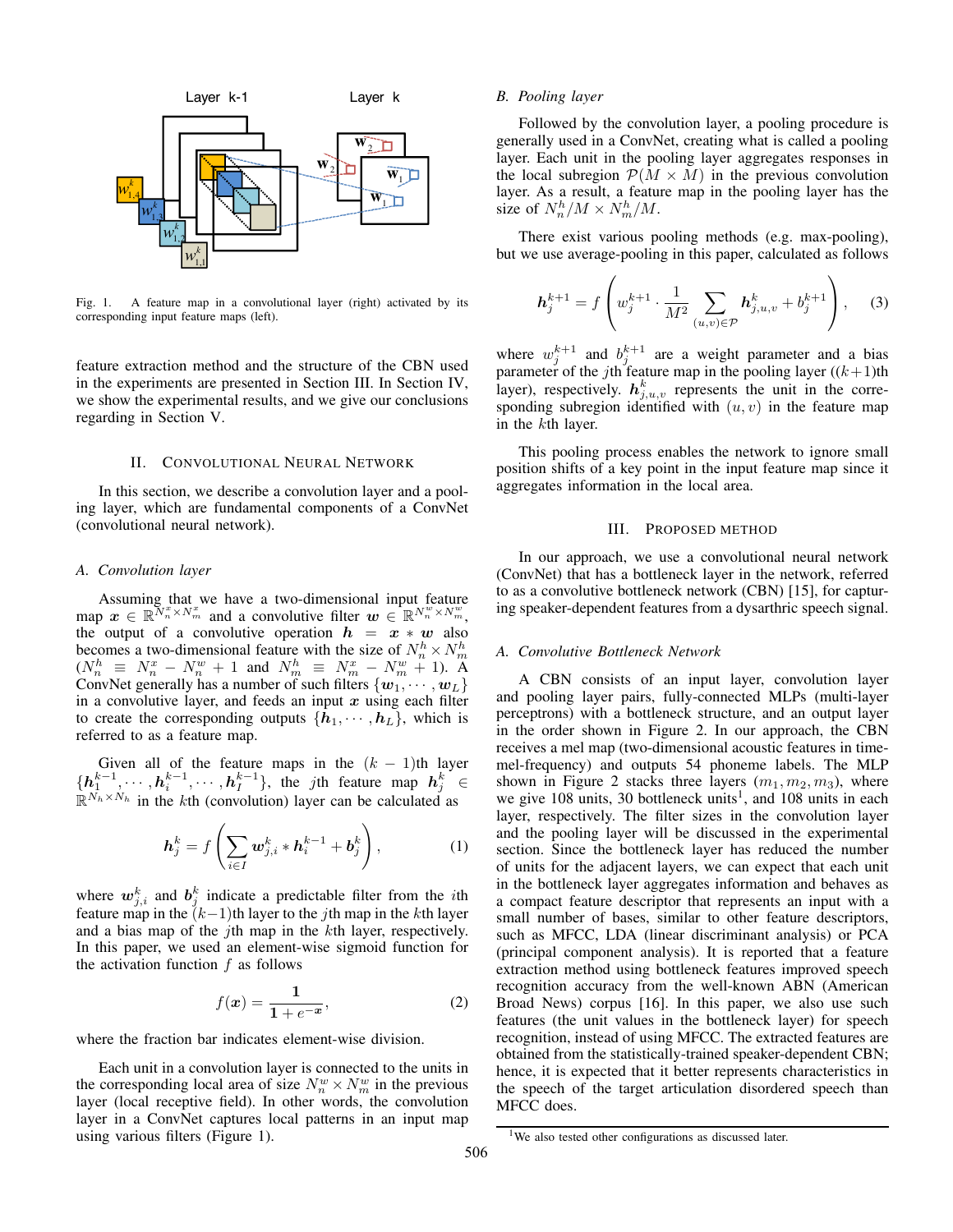

Fig. 2. Convolutive Bottleneck Network (CBN).



Fig. 3. Flow of our feature extraction method for dysarthric speech using a convolutive bottleneck network.

#### *B. Bottleneck feature extraction from dysarthric speech*

Figure 3 shows a system flowchart of our method, where speaker-specific features are extracted using a CBN. First, we prepare the input features for training a CBN from a speech signal uttered by a person with an articulation disorder. After calculating short-term mel spectra from the signal, we obtain mel maps by dividing the mel spectra into segments with several frames (13 frames in our experiments) allowing overlaps. For the output units of the CBN, we use phoneme labels that correspond to the input mel-map. For example, when we have a mel map with the label /i/, only the unit corresponding to the label /i/ is set to 1, and the others are set to 0 in the output layer. The label data is obtained by forced alignment using a hidden Markov model (HMM) from the speech data. The parameters of the CBN are trained by backpropagation with stochastic gradient descent, starting from random values. We used a softmax activate function for the output layer, and a sigmoid activate function for the other layers. The bottle-neck (BN) features in the trained CBN



Fig. 4. Example of recorded speech data.

are then used in the training of another HMM for speech recognition.

In the test stage ("Feature extraction" in Figure 3), we extract features using the CBN, which recieves the mel maps obtained from test data and tries to produce the appropriate phoneme labels in the output layer. Again, note that we do not use the output (estimated) labels for the following procedure, but we use the BN features in the middle layer, which contain a compact representation of the (raw) input data. Finally, the system recognizes dysarthric speech by feeding these extracted BN features into the trained HMMs because the extracted features are frame-based.

# IV. EXPERIMENTS

### *A. Experimental conditions*

Our feature extraction method was evaluated on word recognition tasks for one person (male) with an articulation disorder. We recorded 216 words included in the ATR Japanese speech database [17] repeating each word five times (Figure 5). The utterance signal was sampled at 16 kHz and windowed with a 25-msec Hamming window every 10 msec. Then we clipped each utterance manually. In our experiments, the first utterances of each word were used for evaluation, and the other utterances (the 2nd through 5th utterances) were used for the training of both a CBN and an acoustic model. We used the HMMs (54 context-independent phonemes) with 5 states and 8 mixtures of Gaussians for the acoustic model.

We trained and evaluated three CBNs: 28 units, 30 units, and 32 units in the bottleneck (BN) layer. The extracted BN features from each CBN were compared with 28-, 30-, and 32-dimensional MFCC+∆MFCC, respectively.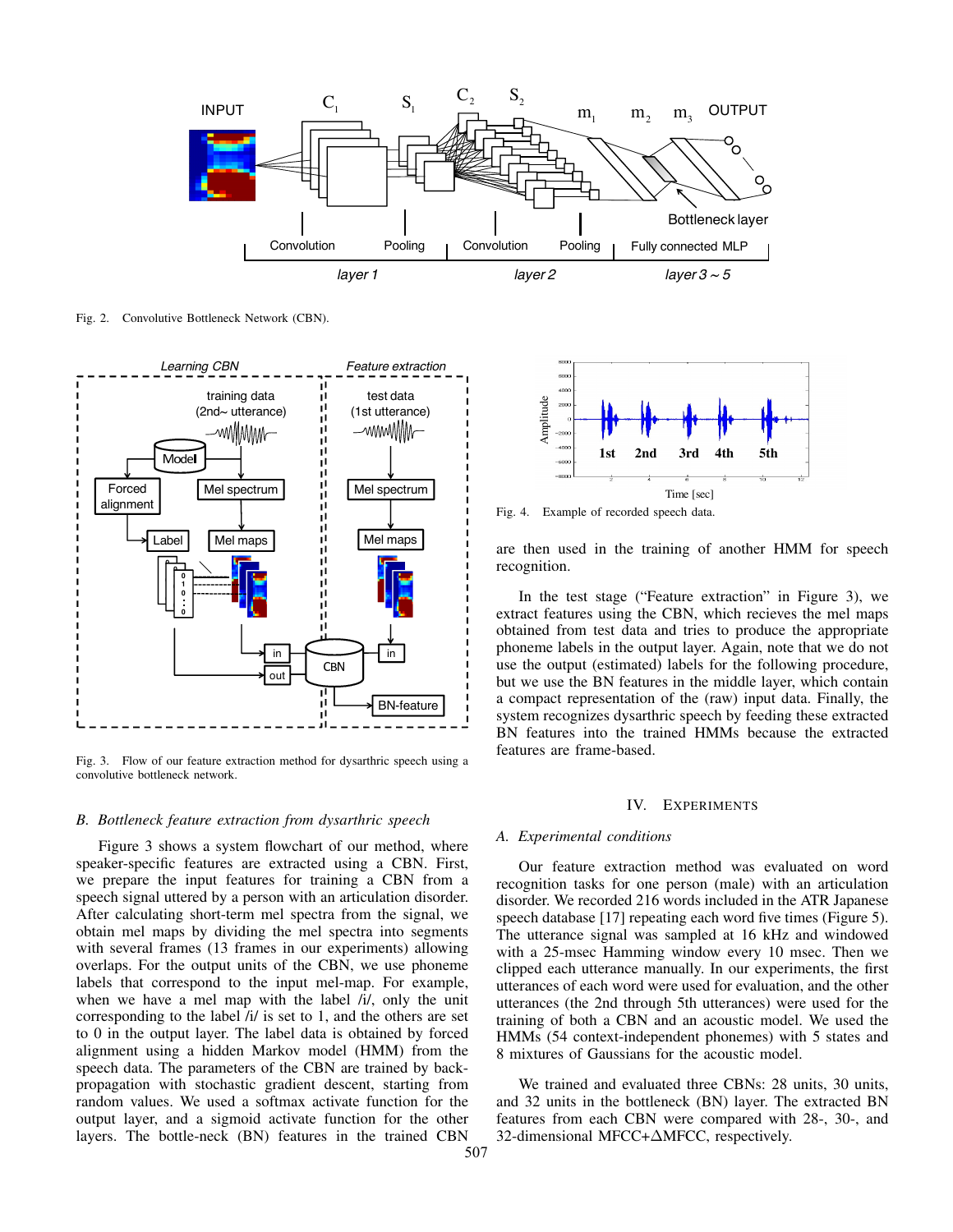| TABLE I. | FILTER SIZE AND NUMBER OF FEATURE MAPS FOR EACH                  |
|----------|------------------------------------------------------------------|
|          | ARCHITECTURE. THE VALUES FOR C1 (AND C2) INDICATE FILTER SIZE OF |
|          | THE FIRST (AND THE SECOND) CONVOLUTION LAYER THAT HAS #1 MAPS    |
|          | (AND #2 MAPS), RESPECTIVELY. EACH CONVOLUTION LAYER IS           |
|          | ASSOCIATED WITH THE POOLING LAYER (S1 AND S2). THE VALUES FOR    |
|          | S1 AND S2 MEAN THE POOLING FACTOR $M$ ).                         |

|         | C <sub>1</sub> | S1                          | #1 | $\mathcal{C}$ | S2             | #2 |
|---------|----------------|-----------------------------|----|---------------|----------------|----|
| Arc1    | $4 \times 2$   | 3                           | 13 | $4 \times 2$  | З              | 27 |
| Arc $2$ | $10 \times 4$  | $\overline{2}$              | 13 | $10 \times 4$ | $\overline{2}$ | 27 |
| Arc3    | $4 \times 2$   | 3                           | 18 | $4 \times 2$  | 3              | 36 |
| Arc4    | $4 \times 2$   | 4                           | 13 | $4 \times 2$  | $\overline{2}$ | 27 |
| Arc5    | $8 \times 6$   | $\mathcal{D}_{\mathcal{L}}$ | 13 | $8 \times 2$  | 3              | 27 |

#### *B. Training of CBN*

In this section, we explain the training conditions of the CBN in detail. We trained the network using pairs of a mel map from the 2nd through 5th utterances and the label, as shown in Figure 3.

The values of each convolutive filter  $w_{j,i}^k$  (and the weight  $w_j^{k+1}$ ) are initialized by [18] as follows:

$$
\boldsymbol{w}_{j,i}^k \ni w \sim \mathcal{U}\left(-\sqrt{\frac{6}{N_j + N_{j+1}}}, \sqrt{\frac{6}{N_j + N_{j+1}}}\right), \quad (4)
$$

where  $\mathcal{U}(a, b)$  denotes uniform distribution at the interval from a to b.  $N_j$  and  $N_{j+1}$  indicate the numbers of input dimensions and output dimensions at the  $j$ th layer, respectively. The bias parameters  $b_j^k$  and  $b_j^{k+1}$  were set to 0 as initial values.

These parameters were trained so as to minimize the errors (MSE) between the target labels and the output values using a back-propagation algorithm. We iterated batch-based training with 50 frames in a mini-batch 100 times, with a fixed learning rate of 0.1.

# *C. CBN architectures*

In this section, we discuss our first experiment in which we change the architecture of a CBN (such as the number of feature maps and the size of a convolution filter) as shown in Table I. In this experiment, we will see which architecture produced the best recognition accuracy. All the architectures have two pairs of a convolution layer and a pooling layer followed by three-layer MLPs with a bottleneck layer, forming a nine-layer network in total. We used 108, 30 and 108 units in the MLP part, in this order, for all the architectures (the bottleneck feature had 30 dimensions in this experiment). For the input layer, we used a 39-dimensional mel map with 13 frames without overlapping. The size of the map was  $39 \times 13$ . When we use 'Arc1' in Table I, for example, the feature maps in each convolution and pooling layer have  $36 \times 12$ ,  $12 \times 4$ ,  $9 \times 3$ , and  $3 \times 1$  sizes, in this order. In this case,  $3 \times 27(= 81)$ units are fully connected to the first layer of the MLP part.

Table II shows recognition accuracies obtained from each architecture. As shown in Table II, we obtained the best word recognition accuracies from 'Arc1', although it did not always outperform the other architectures with respect to the MSE and label classification accuracy. This is considered to be due to the fact that the extracted bottleneck features of 'Arc1' were more abstract and suited to the acoustic model in word recognition.

TABLE II. WORD RECOGNITION ACCURACIES USING THE BOTTLENECK FEATURES (WORD-ACC.) OBTAINED FROM EACH ARCHITECTURE, ALONG WITH THE MEAN SQUARED ERROR OF THE CLOSED DATA (MSE), AND THE OPEN CLASSIFICATION ACCURACIES OF THE PHONEME LABELS USING A CBN ONLY (WITHOUT USING THE ACOUSTIC MODELS) (PHONEME-ACC.).

|                        | Arc <sub>1</sub> | Arc $2$ | Arc $\frac{3}{2}$ | Arc4 | Arc5 |
|------------------------|------------------|---------|-------------------|------|------|
| MSE $(\times 10^{-1})$ | 2.42             | 2.01    | 2.32              | 2.43 | 2.09 |
| Phoneme-Acc. $(\% )$   | 48.7             | 49.3    | 479               | 49.4 | 49.5 |
| Word-Acc. $(\%)$       | 88.0             | 87 7    | 82.4              | 84.3 | 83.8 |



Fig. 5. Word recognition accuracies (%) for the utterances of a person with an articulation disorder using bottleneck features in a convolutional network.

For the remaining experiments, we used 'Arc1' for the CBN architecture.

# *D. Evaluation results and discussion*

Figure 5 shows the word recognition accuracies comparing our CBN features with the conventional MFCC features, when changing the number of feature dimensions (for our method, the number of units in the bottleneck layer). As shown in Figure 5, the use of bottleneck features in a convolutive network improved the accuracies from 84.3% to 88.0% (30 dimensions). This is due to the robustness of the CBN features to small local fluctuations in a time-melfrequency map, caused by the dysarthric speech.

We further investigated our method to check the effectiveness of the convolution layer (and pooling layer). In this evaluation, we replaced some convolution layers (here we refer to the pair of a convolution layer and a pooling layer as simply a "convolution layer") with fully-connected layers in the network ('Arc1'). First, we replaced the second convolution layer ('Layer 2' in Figure 2) with a fully-connected layer with 108 units. Second, we alternated two convolution layers with two fully-connected layers with 108 units, which is regarded as a 7-layer DBN (deep bottleneck network). The results are summarized in Table III. From Table III, we notice that the more convolution layers the network had, the better the performance of the system. Again, we consider that this is because the convolution filter captured characteristics in the input maps, making it robust to local fluctuations. When we compare the fully-connected model (DBN) with the MFCC, we see that the DBN performs poorly since it tends to suffer from over-fitting and a lack of robustness to the open data, especially in dysarthric speech, which fluctuates every time the speaker begins speaking.